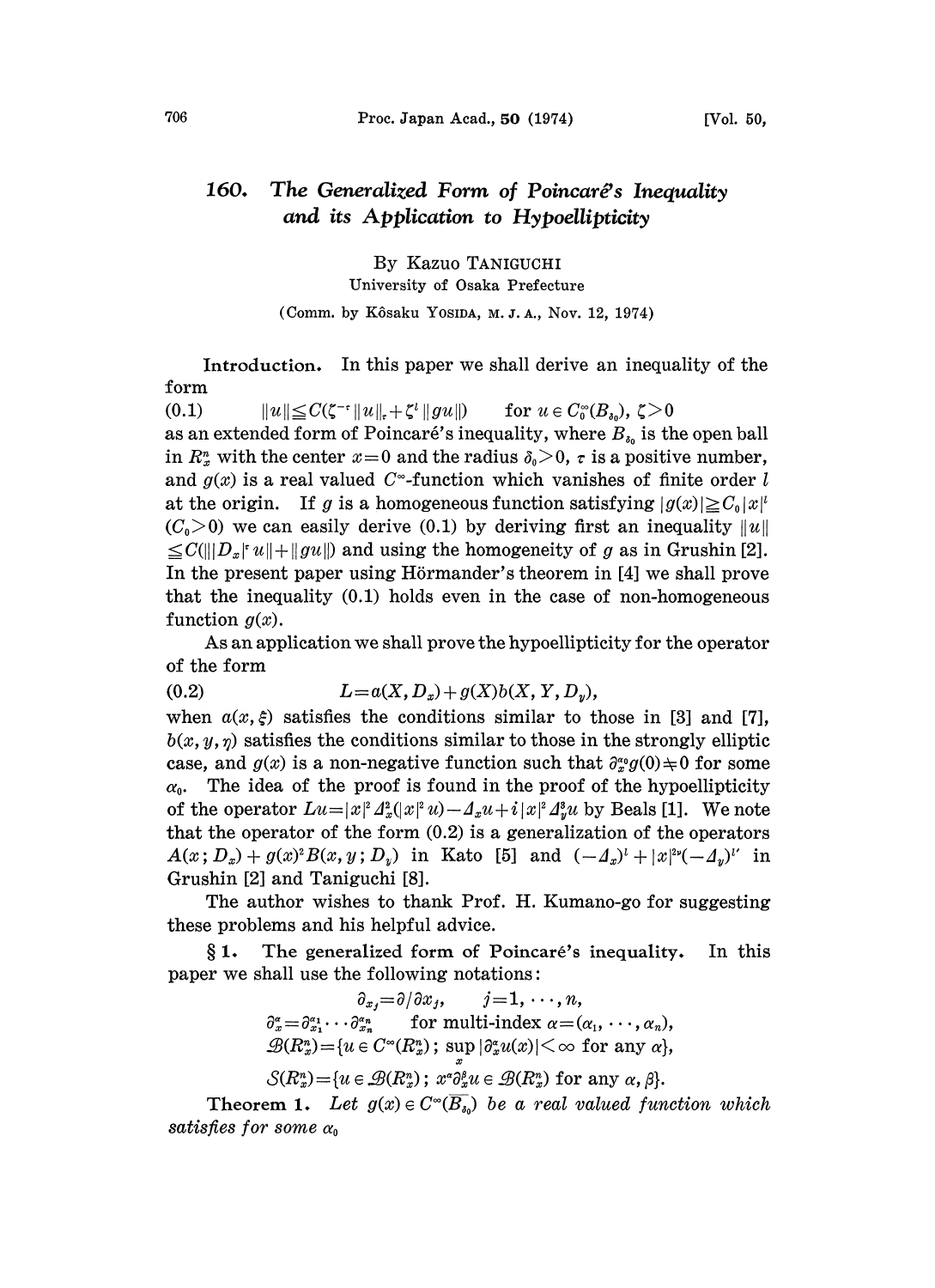No. 9] Poincaré's Inequality and Hypoellipticity 707

$$
(1.1) \t\t\t |\partial_x^{\alpha_0} g(x)| \geq c_0>0 \t\t \text{in } B_{\delta_0},
$$

(1.1)'  $\partial_x^{\beta} g(0) = 0$  for  $|\beta| < |\alpha_0|$ ,

where  $B_{s_0}$  is an open ball in  $R_x^n$  with the center  $x=0$  and the radius  $\delta_0$ (>0). Then we have for  $\tau > 0$ 

(1.2)  $||u|| \leq C(\zeta^{-\tau} ||u||_{\tau} + \zeta^{|\alpha_0|} ||gu||)$  for  $u \in C_0^{\infty}(B_{\delta_0}), \zeta > 0.$ 

Remark. In (1.2) setting  $\zeta = c\delta^{-1}$  for small constant c we can easily prove Poincaré's inequality

 $||u|| \leq C\delta^{\tau} ||u||_{\tau}$  for  $u \in C_0^{\infty}(B_{\delta}), 0 < \delta < \delta_0,$ since we have  $|g(x)| \leq C_1 |x|^{|x_0|}$  for a constant  $C_1$ .

**Proof.** As in [4] we use the notations  $e^{tx}$ ,  $|v|_{x,s}$  for a vector field X in  $\Omega = B_{s_0} \times R_y^1$  and  $0 \leq s \leq 1$  as follows:

 $e^{tX}$ : one parameter group of transformations in  $\Omega$  defined by X,  $\|v\|_{X,s} = \sup_{0 < t \leq 1} t^{-s} \, \| e^{tX}v - v\|_{L^2_{x,y}}, \qquad \text{where} \ L^2_{x,y} = L^2(R_x^n \times R_y^1).$ 

First we assume  $0 < \tau \leq 1$  and prove the next inequality<br>  $\zeta^*$   $\zeta^* \|u\| \leq C(\|u\|_{\tau} + \zeta \|gu\|)$   $(\tau_1 = (1 + |\alpha_0|/\tau)^{-1})$  $(1.2)'$ 

which is equivalent to (1.2). Moreover we may assume  $\zeta \geq C_0$  for some constant  $C_0>0$  in (1.2)', since (1.2)' is trivial for  $0<\zeta\leq C_0$ . We put  $X_0$  $=g(x)\partial_y, X_1=\partial_x, \dots, X_n=\partial_x, s_0=1, s_1=\dots=s_n=\tau.$  Then we have for  $Y=\partial_{\nu}$ 

$$
Y = (\partial_x^{\alpha_0} g(x))^{-1} (\text{ad } X_1)^{\alpha_0} (\text{ad } X_2)^{\alpha_0} \cdots (\text{ad } X_n)^{\alpha_0} X_0
$$
  

$$
((\text{ad } X)Y = XY - YX, \ \alpha_0 = (\alpha_{01}, \ \cdots, \alpha_{0n}))
$$

and we have the next formula by Theorem 4.3 in [4]

(1.3) 
$$
|v|_{Y,\tau_1} \leq C_1 \left( \sum_{j=1}^n |v|_{X_j,\tau} + |v|_{X_0,1} + \|v\| \right)
$$

for 
$$
v \in C_0^{\infty}(B_{s_0} \times \{y \mid |y| \leq 1\}).
$$

We fix a function  $\chi(y) \in C_0^{\infty}((-1, 1))$  such that  $\chi \ge 0$  and  $\chi(y)^2 dy = 1$ , and put  $v_{\zeta}(x, y) = \chi(y)e^{i\zeta y}u(x)$  for  $u \in C_0^{\infty}(B_{s_0})$ . Then we have from (1.3)

(1.4) 
$$
|v_{\zeta}|_{Y,\tau_1} \leq C_1 \Big( \sum_{j=1}^n |v_{\zeta}|_{X_j,\tau} + |v_{\zeta}|_{X_0,1} + ||v_{\zeta}|| \Big).
$$

We calculate each term. To begin with we have

(1.5) 
$$
||v_{\zeta}||^{2} = \iint |\chi(y)e^{i\zeta y} u(x)|^{2} dx dy = ||u||_{\mathcal{L}}^{2} \leq C_{2} ||u||_{\mathcal{L}}^{2}.
$$

Since  $(e^{tX_j}v)(x, y) = v(x + te_j, y)$   $(e_j = (0, \dots, 0, 1, 0, \dots, 0))$  for  $j \ge 1$ , we have

(1.6) 
$$
|v_{\zeta}|_{x_j, \tau} = \sup_{0 < t \le 1} \left\{ t^{-2\tau} \int_{0}^{\tau} | \chi(y) |^{2} | u(x + te_j) - u(x) |^{2} dxdy \right\}^{1/2}
$$

$$
= \sup_{0 < t \le 1} \left\{ t^{-2\tau} \int_{0}^{\tau} | u(x + te_j) - u(x) |^{2} d\xi \right\}^{1/2} \le C_{3} \| u \|_{\tau}.
$$

Next we have from  $(e^{tX_0}v_\epsilon)(x, y)=v_\epsilon(x, y+t g(x))$ 

$$
t^{-2} ||e^{tX_0}v_\zeta - v_\zeta||^2
$$
  
= 
$$
t^{-2} \iint |\chi(y + tg(x))e^{i\zeta(y + tg(x))}u(x) - \chi(y)e^{i\zeta y}u(x)|^2 dx dy
$$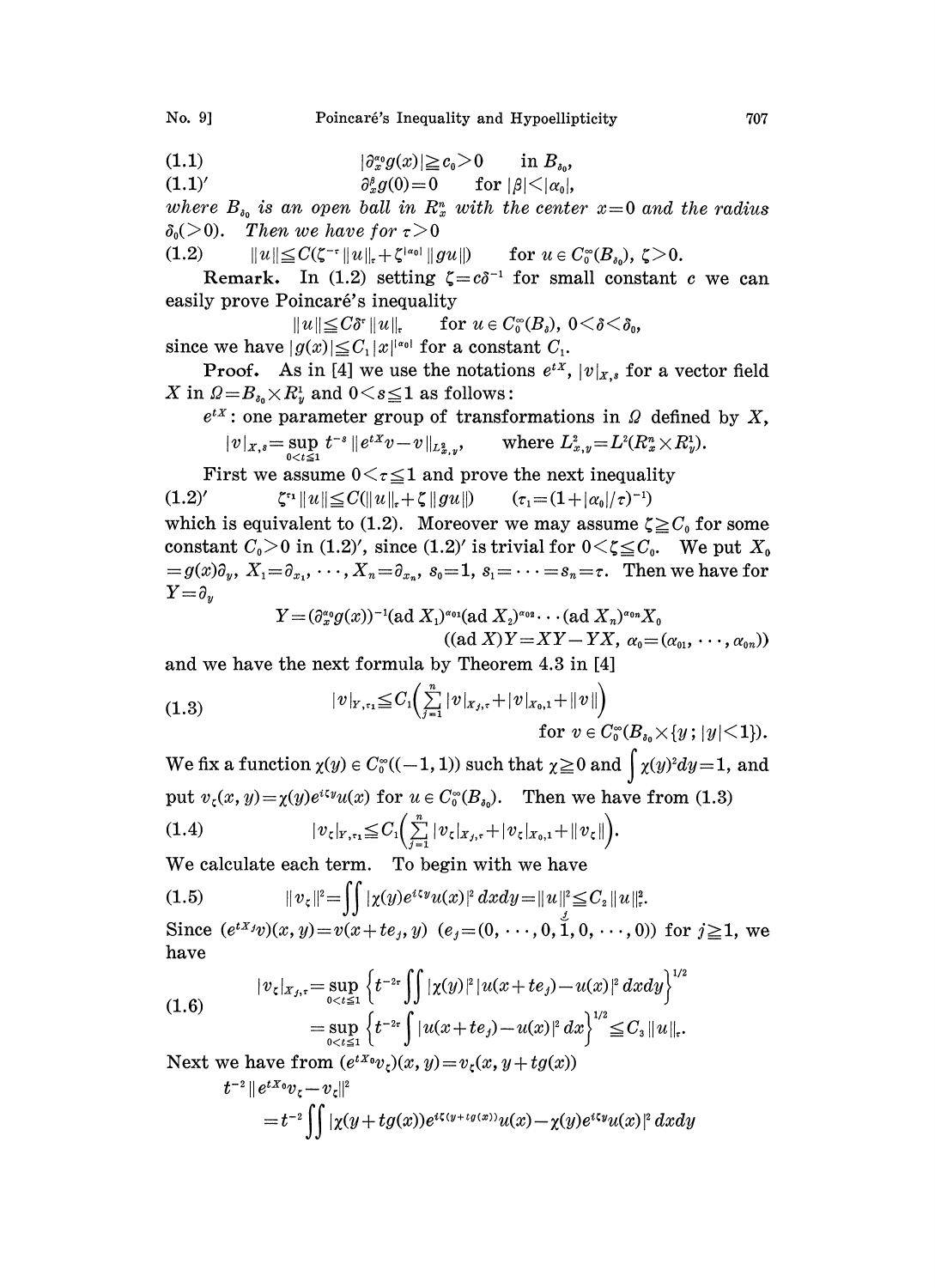$$
= \int |g(x)u(x)|^2 dx \int \left| \int_0^1 {\{\chi'(y + \theta t g(x))e^{i\zeta(y + \theta t g(x))}\}\ d\theta} \right|^2 dy
$$
  
\n
$$
+ \chi(y + \theta t g(x))i\zeta e^{i\zeta(y + \theta t g(x))} d\theta \Big|^2 dy
$$
  
\n
$$
\leq C_4^{2\zeta^2} \|gu\|^2 \qquad (\zeta \geq C_0).
$$
  
\nThen we get  
\n(1.7)  
\nSimilarly we have  
\n
$$
|v_{\zeta}|_{x, \tau_1}^2 = \sup_{0 < \iota \leq 1} t^{-2\tau_1} \|e^{tY}v_{\zeta} - v_{\zeta}\|^2
$$
  
\n
$$
= \sup_{0 < \iota \leq 1} t^{-2\tau_1} \int \left| \chi(y + t)e^{i\zeta(y + t)}u(x) - \chi(y)e^{i\zeta y}u(x) \right|^2 dxdy
$$
  
\n(1.8)  
\n
$$
\geq \|u\|^2 \sup_{0 < \iota \leq 1} t^{-2\tau_1} \int \left\{ \frac{1}{2} |\chi(y)|^2 |e^{i\zeta(y + t)} - e^{i\zeta y}|^2 - |\chi(y + t) - \chi(y)|^2 |e^{i\zeta(y + t)}|^2 \right\} dy
$$
  
\n
$$
\geq C_5 \zeta^{2\tau_1} \|u\|^2 - C_6 \|u\|^2 \qquad (\zeta \geq C_0).
$$

 $\geq C_6 \zeta^{2\tau_1} \|u\|^2 - C_6 \|u\|^2$   $(\zeta \geq C_0)$ .<br>Therefore we have (1.2)' from (1.4)-(1.8). For  $\tau \geq 1$  we can prove (1.2) by interpolation and (1.2) for  $0 \lt \tau \leq 1$ .

 $\S 2$ . Hypoellipticity at the origin. In this section we shall study a scalar differential operator in  $R_x^n \times R_y^k$  of the form<br>(2.1)  $L(X, Y, D_x, D_y) = a(X, D_x) + g(X)b(X, Y)$ 

 $L(X, Y, D_x, D_y) = a(X, D_x) + g(X)b(X, Y, D_y).$ We say that  $L$  is hypoelliptic at the origin if there exists a neighborhood  $\Omega$  of the origin such that  $Lu \in C^{\infty}(\Omega')$  implies  $u \in C^{\infty}(\Omega')$  for  $u \in \mathcal{D}'(\Omega)$  and any open set  $\Omega'$  in  $\Omega$ .

Before the formulation we introduce some notations.

Notations. Let  $\lambda(\xi)$ ,  $\mu(\eta)$  be C<sup>\*</sup>-functions in  $R_i^n$ ,  $R_i^k$ , respectively, such that for  $0 \leq \sigma \leq 1$ 

(2.2)  $(1+|\xi|)^{\sigma} \leq \lambda(\xi) \leq C(1+|\xi|), \qquad (1+|\eta|)^{\sigma} \leq \mu(\eta) \leq C'(1+|\eta|),$ <br>  $|\partial_{\mu}^{\alpha}\lambda(\xi)| \leq C_{\sigma}\lambda(\xi)^{1-|\alpha|}, \qquad |\partial_{\mu}^{\alpha'}\mu(\eta)| \leq C_{\sigma'}\mu(\eta)^{1-|\alpha'|}.$  $|\partial_{\xi}^{\alpha}\lambda(\xi)| \leq C_{\alpha}\lambda(\xi)^{1-|\alpha|}, \qquad |\partial_{\eta}^{\alpha'}\mu(\eta)| \leq C_{\alpha'}\mu(\eta)^{1-|\alpha'|}.$  $1^{\circ}) \quad S^{m}_{\lambda,1,s} = \{p(x,\xi) \in C^{\infty}(R^{2n}_{x,\xi}) \ ; \ |\partial_{\xi}^{s}\partial_{x}^{s}p(x,\xi)| \leq C_{\alpha\beta}\lambda(\xi)^{m-|{\alpha}|+\delta|\beta|} \}$  $(-\infty \leq m \leq \infty, 0 \leq \delta \leq 1).$ 

$$
S_{\lambda}^{-\infty} = \bigcap_{m} S_{\lambda,1,\delta}^{m} \quad \text{(cf. [3], [6] and [8]).}
$$
  
\n
$$
2^{\circ}) \quad \mathscr{B}_{x}(S_{\mu}^{m'}) = \{q(x,y,\eta) \in C^{\infty}(R_{x}^{n} \times R_{y,\eta}^{2k}); |\partial_{x}^{r} \partial_{\eta}^{a'} \partial_{y}^{b'} q(x,y,\eta)| \leq C_{\alpha'\beta'\gamma}\mu(\eta)^{m'-|\alpha'|}\} \quad (-\infty < m' < \infty).
$$

3°) For  $p(x, \xi) \in S_{\lambda,1,\delta}^m$  and  $q(x, y, \eta) \in \mathcal{B}_x(S_\mu^m)$  we define pseudo-differential operators  $P=p(X,D_x), Q=q(X,Y,D_y)$  with symbols  $q(P)(x,\xi)$  $=p(x, \xi), \sigma(Q)(x, y, \eta)=q(x, y, \eta)$  by

$$
Pv = (2\pi)^{-n} \int e^{ix \cdot \xi} p(x, \xi) \left( \int e^{-ix \cdot \xi} v(x) dx \right) d\xi,
$$
  
\n
$$
Pu = (2\pi)^{-n} \int e^{ix \cdot \xi} p(x, \xi) \left( \int e^{-ix \cdot \xi} u(x, y) dx \right) d\xi,
$$
  
\n
$$
Qu = (2\pi)^{-k} \int e^{iy \cdot \eta} q(x, y, \eta) \left( \int e^{-iy \cdot \eta} u(x, y) dy \right) d\eta,
$$
  
\nfor  $v \in S(R_x^n)$  and  $u \in S(R_{x,y}^{n+k})$ .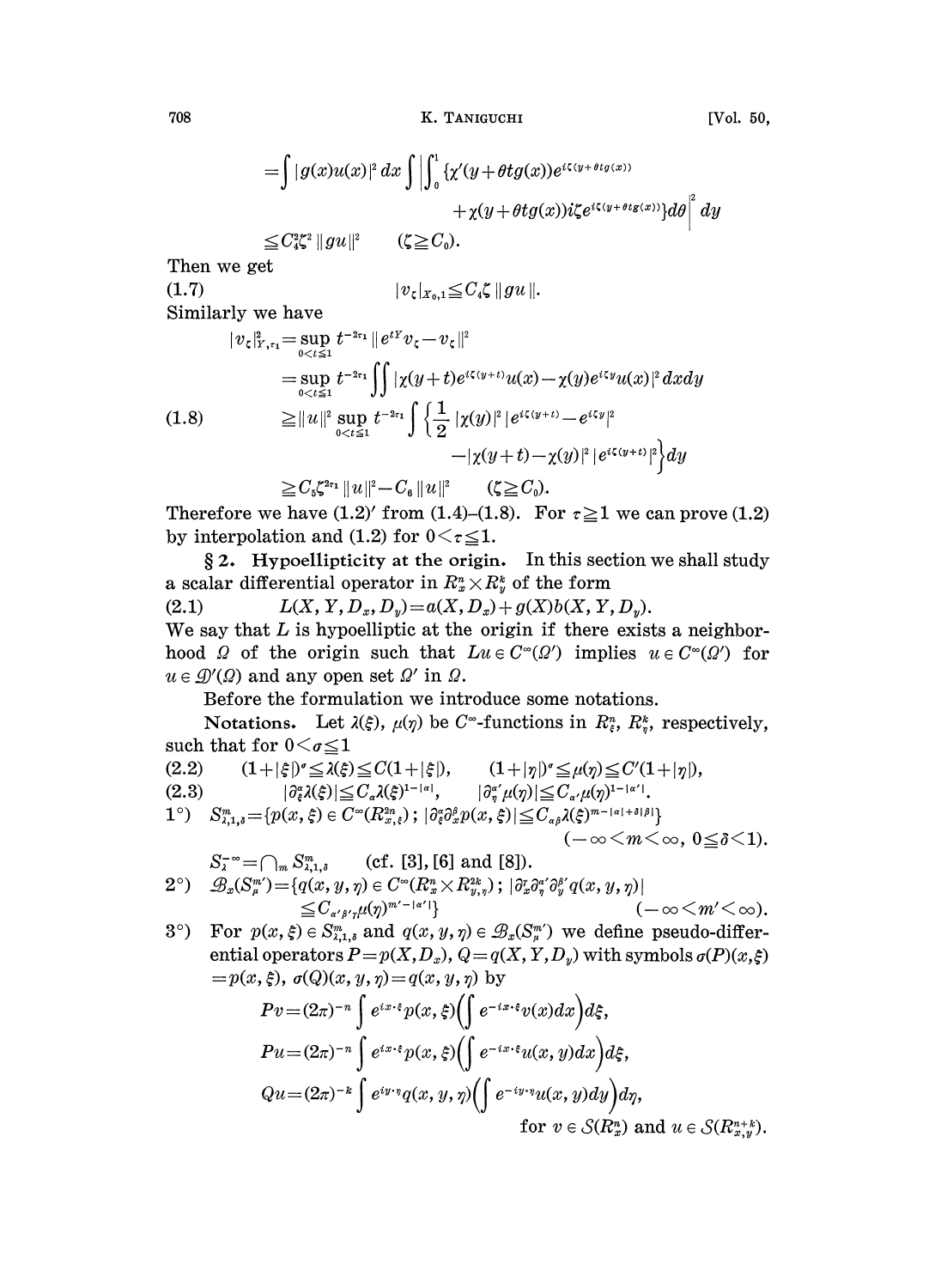4°) For  $P=p(X, D_x) \in S_{\lambda,1,\delta}^m$  we denote the formal adjoint of P by  $P^{(*)}$  $=p^{(*)}(X, D_x)$ , which is defined by

 $(Pu, v) = (u, P^{(*)}v)$  for  $u, v \in \mathcal{S}(R_x^n)$ .

Conditions. 1)  $a(x,\xi)$  belongs to  $S_{\lambda,1,0}^m$  ( $m>0$ ) and satisfies for  $\lvert \text{large} \rvert \xi \rvert$ 

(2.4) (2.5)  $\operatorname{Re} a(x,\xi) \geq C_0 \lambda(\xi)^{rm}$   $(0 \leq \tau \leq 1, C_0 > 0),$  $|\partial_{\alpha}^{\alpha}\partial_{\alpha}^{\beta}a(x,\xi)/\operatorname{Re} a(x,\xi)| \leq C_{\alpha\beta}\lambda(\xi)^{-|\alpha|+\delta|\beta|}$  (0  $\leq \delta < 1$ )

(cf. [3], p. 164 and [7], p. 154).

2)  $b(x, y, \eta)$  belongs to  $\mathscr{B}_x(S^m_\mu)$   $(m' \geq 0)$  and there exists  $b_0(x, y, \eta)$  $\in \mathcal{B}_x(S^m)$  such that

$$
b(x,y,\eta)-b_{\scriptscriptstyle 0}(x,y,\eta)\in\mathscr{B}_x(S^{\scriptscriptstyle m^{\prime}-1}_{\mu})
$$

and for large  $|\eta|$ 

(2.6) (2.7)  $|b_0(x, y, \eta)| \geq C_0'\mu(\eta)^{m'}$   $(C_0' > 0)$ Re  $b_0(x, y, \eta) \geq 0$ .

3)  $g(x)$  belongs to  $\mathcal{B}(R_x^n)$ ,  $g(x) \ge 0$  and for some  $\alpha_0$ (2.8)  $\partial_x^{\alpha_0} g(0) \neq 0.$ 

Theorem 2. Under the conditions above the operator (2.1) is hypoelliptic at the origin.

**Lemma.** We put  $p(x,\xi)=(1/2)(a(x,\xi)+a^{(*)}(x,\xi))$ . Then  $p(x,\xi)$ has a fractional power  $\{p_t\}_{t \in R}$  such that

- $[p_t \in S_{\lambda,1,\delta}^{mt}, \quad |p_t(x,\xi)| \geq C \lambda(\xi)^{mt}$  for large  $|\xi| \quad (t \geq 0)$ (2.9)  $\{p_t \in S_{\lambda,1,\delta}^{r,m}, \quad |p_t(x,\xi)| \geq C' \lambda(\xi)^{r,m} \text{ for large } |\xi| \quad (t \leq 0)$ <br> $\{p_t \in S_{\lambda,1,\delta}^{r,m}, \quad |p_t(x,\xi)| \geq C' \lambda(\xi)^{mt} \text{ for large } |\xi| \quad (t < 0).$
- (2.10)  $P_0=I$  (identity operator),  $P_1=P$  (original operator).<br>(2.11)  $|\partial_x^{\alpha}\partial_x^{\beta}p_t(x,\xi)|p_t(x,\xi)|\leq C_{\alpha\alpha} \lambda(\xi)^{-|\alpha|+\delta|\beta|}$  for large  $|\xi|$ .
- $(2.11)$   $|\partial_{\varepsilon}^{\alpha}\partial_{x}^{\beta}p_{t}(x,\xi)/p_{t}(x,\xi)| \leq C_{\alpha\beta}\lambda(\xi)^{-|\alpha|+\delta|\beta|}$
- (2.12)  $\sigma(P_{t_1}P_{t_2})-p_{t_1+t_2} \in S_{\lambda}^{-\infty}, \qquad p_i^{(*)}-p_i \in S_{\lambda}^{-\infty}.$

Proof is carried out by the similar way to that in [7].

Here we introduce three Sobolev spaces.<br>  $H_{t,s} = \{u \in \mathcal{S}'(R^{n+k}_{x,y}) \, ; \, \lambda(D_x)^t \mu(D_y)^s u \in L^2 \}$ 

$$
H_{t,s} = \{u \in \mathcal{S}'(R^{n+k}_{x,y}); \lambda(D_x)^t \mu(D_y)^s u \in L^2\}
$$

with the norm  $||u||_{t,s} = ||\lambda(D_x)^t \mu(D_y)^s u||_{L^2_{x,v}}$ .  $\mathcal{H}_{t,s} = \{u \in \bigcup_{t'} H_{t',s}$ ;  $P_t \mu(D_u)^s u \in L^2\}$ 

with the norm

(2.13)  $||u||_{t,s,p} = {||P_t u||_{0,s}^3 + ||\Phi(D_x)u||_{0,s}^2}^{1/2}$ where  $\Phi(\xi)$  is a fixed function of  $\mathcal{S}(R_\xi^n)$  such that  $\Phi(\xi)>0$  in  $R_\xi^n$  (cf. § 4 of [7]).  $W_s {=} \{u \in {\mathcal H}_\texttt{h,s}\,;\,gu \in {\mathcal H}_{-\frac{1}{2},s+1}\}$ 

$$
W_s = \{u \in \mathcal{A}_{\frac{1}{2},s}; \, gu \in \mathcal{A}_{-\frac{1}{2},s+m'}\}
$$

with the norm  $|||u|||_s = {||u||_{1,s,P}^2 + ||gu||_{-1,s+m',P}^2}^{1/2}$  (cf. [1]).

Let  $\omega$  be a neighborhood of the origin in  $R_x^n$  such that<br>(2.14)  $|\partial_x^{\alpha} g(x)| \ge c_0 > 0$  on  $\overline{\omega}$ ,

 $|\partial_x^{\alpha_0} g(x)| \geq c_0 > 0$ 

which is guaranteed by  $(2.8)$ . Then we have

**Proposition 1.** For  $s \in R^1$  and  $0 \le t \le 1$  there exists a constant C such that

(2.15)  $||u||_{t/2,s+\rho_0(1-t),P} \leq C |||u|||_s$  for  $u \in C_0^{\infty}(\Omega)$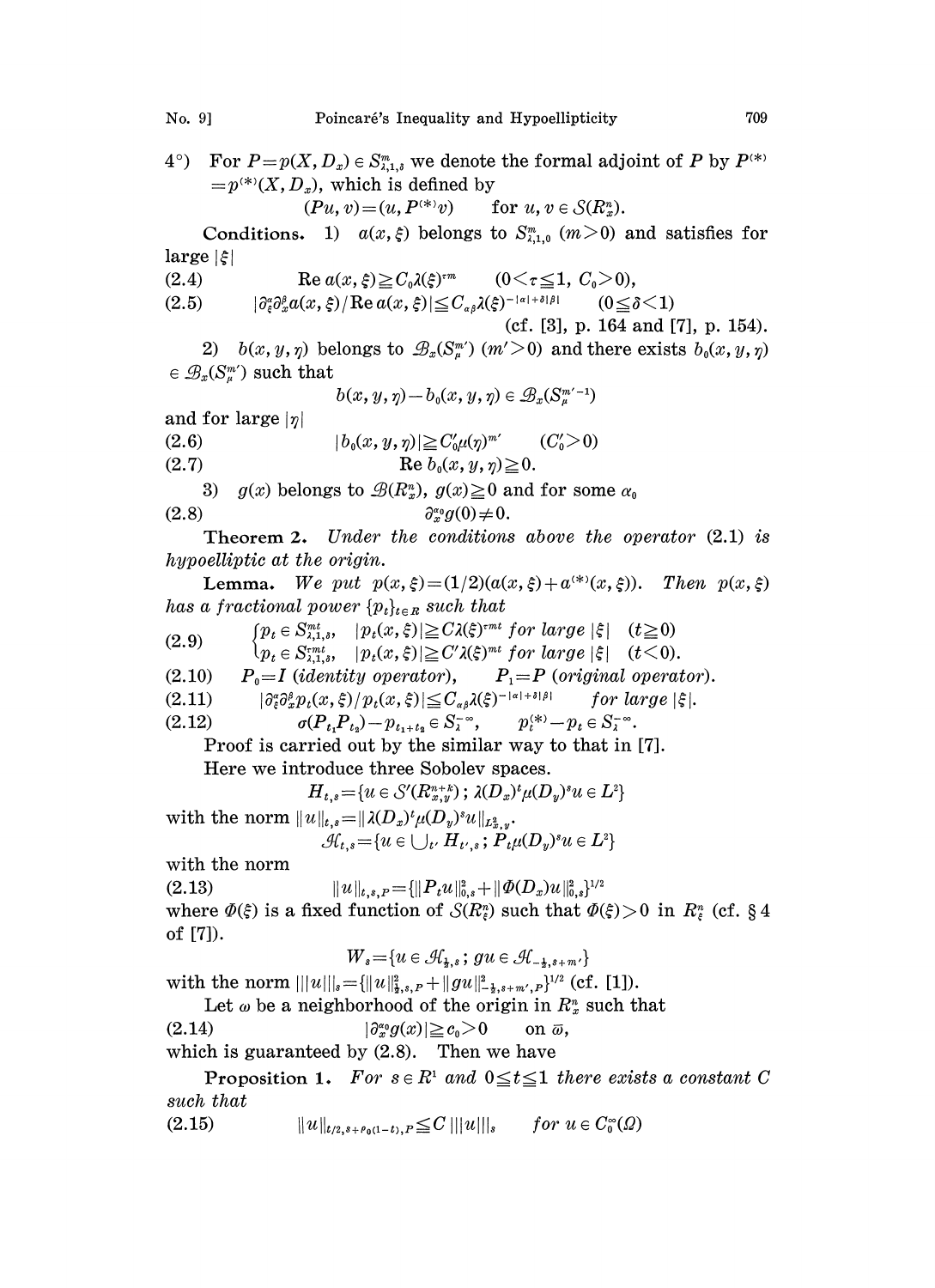where  $\rho_0 = \sigma \tau m m'/2(\sigma \tau m + 2 |\alpha_0|)$  and  $\Omega = \omega \times R_v^k$ . **Proof.** From Theorem 1 and (2.14) we have for  $\tau_1 = (\sigma \tau m)$  $+ 2 \alpha_0$  /  $\sigma \tau m$ (2.16)  $\zeta \|v\|^2 \leq C_1(\|v\|^2_{\frac{1}{2}\sigma \varepsilon m} + \zeta^{\varepsilon_1} \|gv\|^2)$  for  $v \in C_0^{\infty}(\omega), \zeta > 0$ . Since we can write  $I=P_{\frac{1}{2}}^{(*)}P_{-\frac{1}{2}}+R$  ( $R \in S_{\frac{1}{2}}^{(*)}$ ) from (2.12), we have  $||gy||^2 \leq C_2 ||\sqrt{g} v||^2 = C_2(gv, v)$  $||gv||^2 \leq C_2 ||\sqrt{g} \, v||^2 = C_2(gv,v) \ = C_2((P_{-1}gv,P_{1}v) + (Rgv, Qv)) \ = C_2((\sum_{i=1}^{\infty}P_{-i} \, v_i - \sum_{j=1}^{\infty}P_{-j} \, v_j - \sum_{i=1}^{\infty}P_{-i} \, v_i - \sum_{j=1}^{\infty}P_{-j} \, v_j - \sum_{j=1}^{\infty}P_{-j} \, v_j - \sum_{j=1}^{\infty}P_{-j} \, v_j - \sum_{j=1}^{\infty}P_{-j} \, v_j - \sum_{$  $+\zeta^{-\tau_1}\|\lambda(D_x)^{\frac{1}{2}\tau m}v\|^2$ . Noting  $(2.2)$  we have from  $(2.16)$  and  $(2.17)$  $(2.18) \quad \zeta \|v\|^2 \leq C_4 \{||P_xv||^2+||\lambda(D_x)^{\frac{1}{2} \epsilon m}v||^2+\zeta^{2\epsilon_1} (||P_{-x}gv||^2+||\lambda(D_x)^{-\frac{1}{2} m}gv||^2)\}.$ We denote for  $\Phi$  used in (2.13)  $||v||_{t,P} = \{||P_t v||^2 + ||\Phi(D_x)v||^2\}^{1/2}.$ Then we have as Theorem 4.1 in [7]  $||\lambda(D_x)^{\frac{1}{2} \tau m} v|| \leq C_5 ||v||_{\frac{1}{2},P},$  $\|\lambda(D_{x})^{-\frac{1}{2}m}v\|\!\leq\! C_{e}\|v\|_{_{-1}-p}$ and we get from (2.18) (2.19)  $\zeta \|v\|^2 \leq C_7 (\|v\|^2_{\mathbf{\hat{z}},P} + \zeta^{2\epsilon_1} \|gv\|^2_{-\mathbf{\hat{z}},P}).$ Using this and Friedrichs parts as in [6] with respect to  $\zeta^{(1-t)}$ (Re $a(x,\xi)+\psi(\xi)$ )<sup>t</sup> $\leq C$ ((Re $a(x,\xi)+\psi(\xi)$ )+ $\zeta$  (0 $\leq t \leq 1$ ) for some  $\psi(\xi) \in C_0^{\infty}(R_i^n)$  such that  $\text{Re } a(x, \xi) + \psi(\xi) \geq 0$  for all  $\xi$ , we can get for  $0 \le t \le 1$  $(2.20)$   $\zeta^{(1-t)} \|v\|_{t/2,P}^2 \leq C_8 \|v\|_{t,P}^2 + \zeta^{2\tau_1} \|gv\|_{-t,P}^2$  for  $v \in C_0^{\infty}(\omega), \xi >0.$ Writing  $\tilde{u}(x, \eta) = \int e^{-iy \cdot \eta} u(x, y) dy$ , we have  $||u||_{t,s,P}^{2} = (2\pi)^{-k} \int \mu(\eta)^{2s} ||\tilde{u}(\cdot, \eta)||_{t,P}^{2} d\eta.$ <br>By putting  $\zeta = \mu(\eta)^{2\ell_0}$  in (2.20) we have (2.15) as follows:  $||u||_{t/2,s+\rho_0(1-t),P}^2 = (2\pi)^{-k} \int \mu(\eta)^{2s} \zeta^{(1-t)} ||\tilde{u}||_{t/2,P}^2 d\eta$  $\leq (2\pi)^{-k} C_{8}\int \mu(\eta)^{2s} \{ \|\tilde{u}\|_{\frac{1}{2},F}^{2} + \zeta^{2\epsilon_{1}}\|g\tilde{u}\|_{-\frac{1}{2},F}^{2}\}d\eta$  $=C_{\rm s}|||u||_{\rm s}^2$ . Here we use the fact that  $\zeta^{2\tau_1}=\mu(\eta)^{2m'}$ . **Proposition 2.** For any integer  $l(\geq 0)$ , and real numbers s, s<sub>1</sub>, t<sub>1</sub>, there exists a constant C such that (2.21)  $||u||_{l+\frac{1}{2},s-lm',P} + ||gu||_{l-\frac{1}{2},s+m'-l,m',P}$  $\leq C(||Lu||_{l-1,s,P} + ||u||_{t,s})$  for  $u \in C_0^{\infty}(\Omega)$ .

Proof is omitted.

Using Propositions 1 and 2 we can prove that for any open set  $\Omega'$ in  $\Omega$ , integer  $l(\geq 0)$ , real number s, and  $u \in \mathcal{D}'(\Omega)$ ,  $Lu \in \mathcal{A}_{l-1,s}^{loc}(\Omega')$  implies  $u \in \mathcal{A}_{l+k,s-lm'}^{loc}(\Omega')$ . Then Theorem 2 is proved. The detailed proof will be published elsewhere.